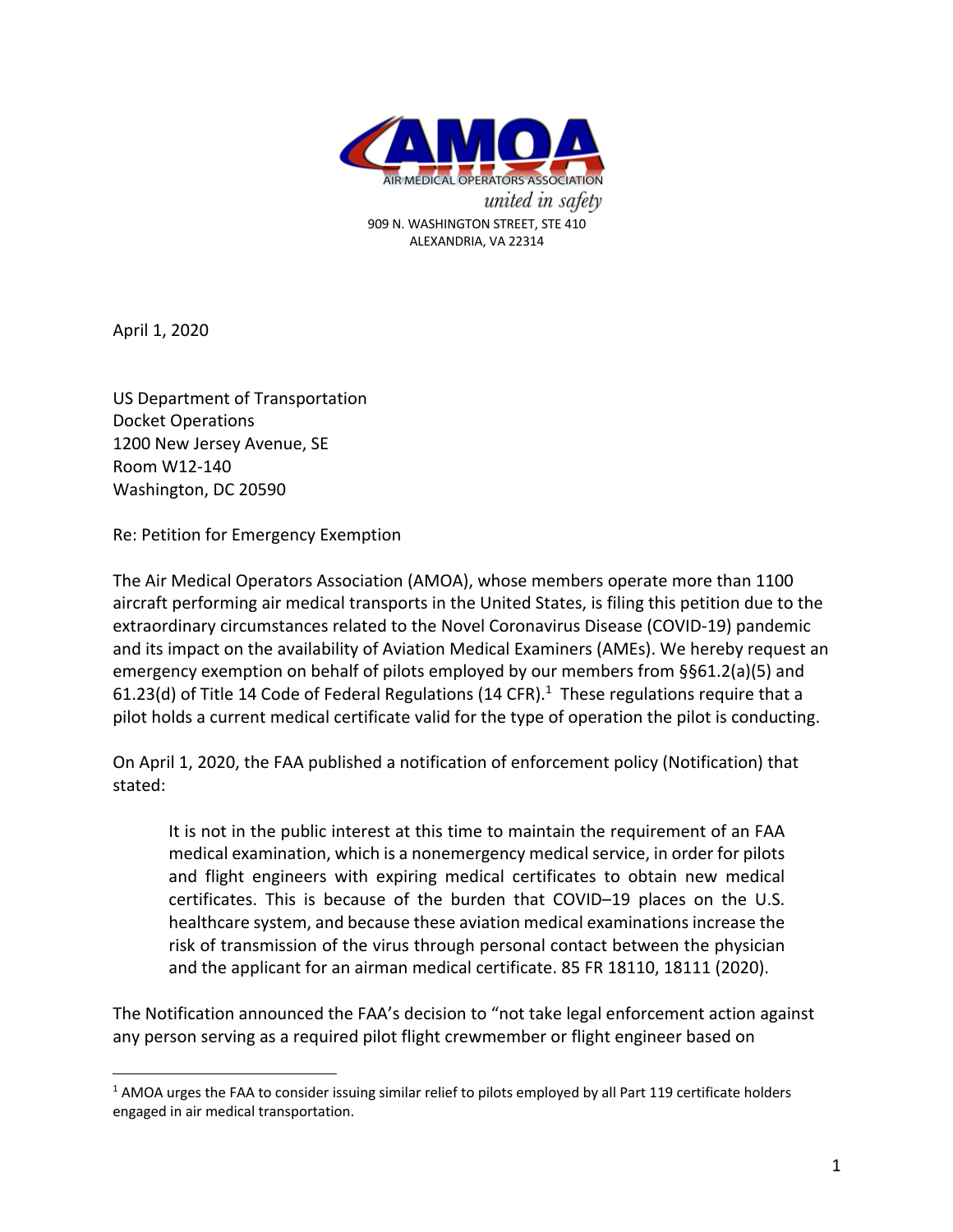noncompliance with medical certificate duration standards when expiration of the required medical certificate occurs from March 31, 2020, through June 30, 2020." Our members and their pilots believe it is appropriate also for the FAA to grant an exemption based on the quoted public interest finding and the same extraordinary circumstances and public interest demands underlying the FAA's policy statement. Further, the FAA now has chosen to grant exemptions to the National Air Transportation Association (NATA), Exemption Number 18515, Regulatory Docket No. FAA-2020-0317, and Airlines for America (A4A), Exemption No. 18516, Regulatory Docket No. FAA-2020-0318, from the medical certificate duration requirements for FAA certificated pilots engaged in international operations.

We note Exemption Numbers 18515 and 18516 include relief for pilots engaged in US operations that traverse international airspace. The exemptions state: "There are flights that move goods within the United States that must traverse international airspace (e.g., flights to Alaska and Puerto Rico)." We can see no public policy justification for providing an exemption for these pilots so as permit them to comply with federal law and not provide the same relief to pilots of air medical aircraft that depart from and land at locations within the United States without traversing international airspace.

Our members and the pilots they employ want to avoid any risk of noncompliance, not only with the relevant sections of 14 CFR Part 61 but also with contractual obligations related to compliance with applicable federal law. Accordingly, we are seeking this exemption for their domestic operations.

## *Regulatory Relief Requested*

Specifically, AMOA requests relief from the following regulations on behalf of its individual members that perform air ambulance operations and their pilots:

14 CFR §61.2(a)(5) – this section prohibits a person from exercising the privileges of a medical certificate issued under part 67 to meet any requirements of part 61 if the medical certificate is surrendered, suspended, revoked or expired according to the duration standards set forth in §61.23(d).

14 CFR §61.23(d) – This section prescribes the duration of medical certificates based on age and class of medical certificate. Depending on the age of the applicant at the date of the examination, the type of operation and class of certificate, a medical certificate may expire after 6, 12, 24, or 60 calendar months after the date of issuance.

We ask for this exemption only for AMOA members and the pilots they employ who cannot reasonably obtain the renewal of their medical certificates in a timely manner due to the unavailability of AMEs. We ask that the exemption be granted on the basis of the similar conditions and limitations the FAA provided in the NATA Exemption Number 18515, except, of course, for the restrictions applicable to international operations.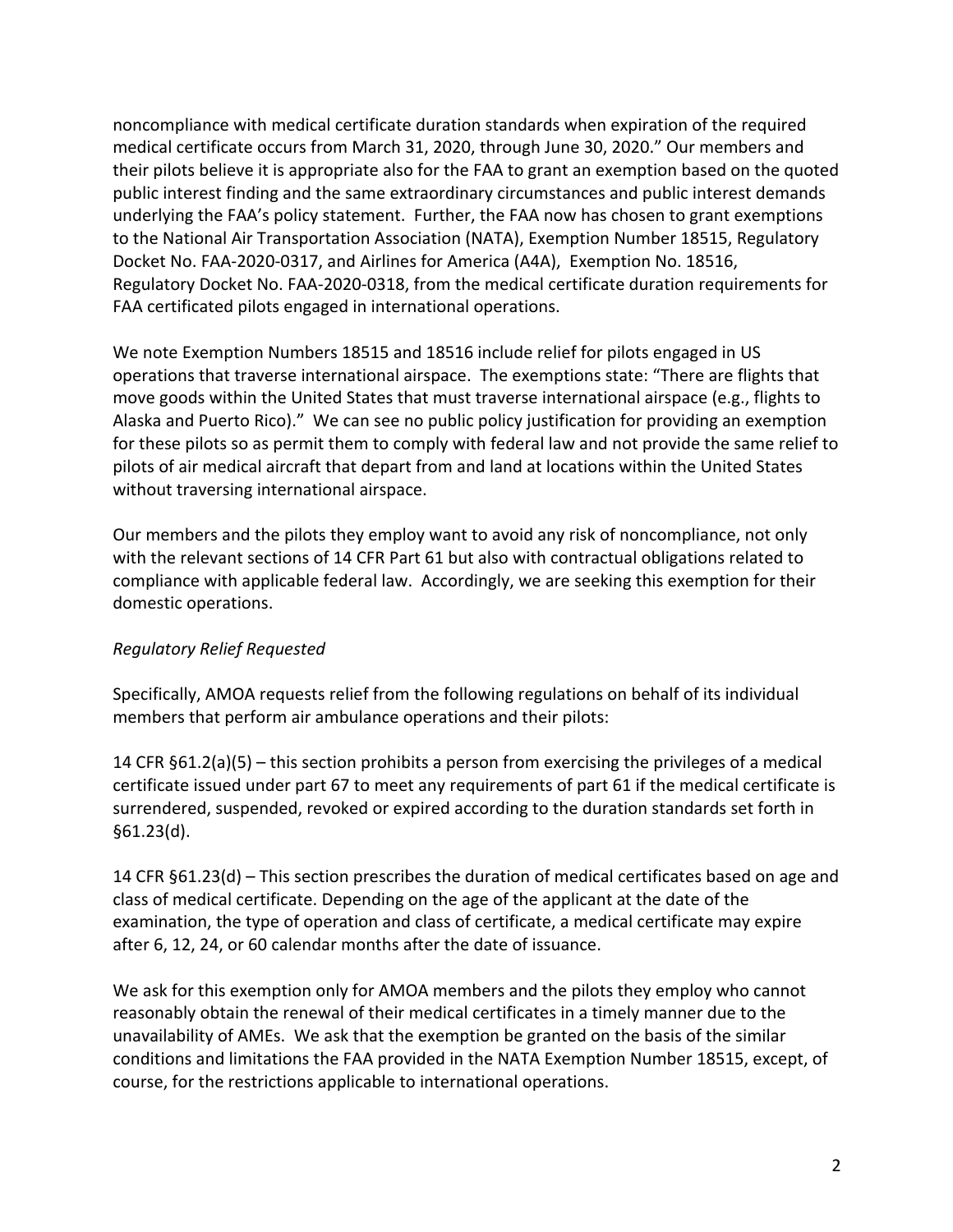## *Public Interest*

Good cause exists for granting this exemption. Our members are providing essential air transportation and are part of the Essential Critical Infrastructure Workforce within the United States during the COVID-19 response. Without the extension of medical certificate expiration dates due to a shortage or inaccessibility of AMEs, the certificate holders may be unable to exercise the privileges of their respective FAA certificates consistent with federal law. This in turn may hinder air medical response capabilities in the United States during the current national health emergency.

An exemption from these requirements should not impact safety. The FAA has found that identical requested and granted relief does not present a risk to aviation safety that cannot be mitigated. In the NATA exemption, for example, the FAA stated:

In view of the extraordinary situation presented by the COVID-19 public health emergency, the FAA finds that the relief granted here does not present a risk to aviation safety that cannot be mitigated under the conditions and limitations of this grant of exemption. These conditions and limitations ensure that certificate holders demonstrate a plan to mitigate any potential risk introduced by extending the validity of pilot medical certificates. The relief applies to requirements for currently qualified pilots. It does not apply to pilots whose medical certificates expired before March 31, 2020.

Further, each of our members has a safety management system program that addresses training and proficiency of the individuals affected by these part 61 medical requirements. Those members without a fully accepted SMS can, through appropriate conditions and limitations, complete and provide to their principal operations inspector a safety analysis and corresponding risk mitigations to be implemented by the certificate holder.

Providing relief from these regulatory dates will help to ensure continued vital air medical response operations without risk of noncompliance with the law.

AMOA therefore requests relief from the regulatory medical certificate expiration dates to allow medical certificate holders who hold medical certificates that expire after March 31, 2020, to extend the expiration date of their medical certificate until June 30, 2020, to coincide with the date specified in the FAA's Notification and the exemptions issued to NATA and A4A and for as long as that policy and those exemptions may be extended.

We ask that the FAA, consistent with 14 CFR §11.87, waive publication of and request for comment on this petition. Our members are already experiencing the impact of unavailable FAA AMEs. We are increasingly concerned that delay may affect pilot availability and the ability of our members to conduct their life saving missions at this critical time consistent with federal law.